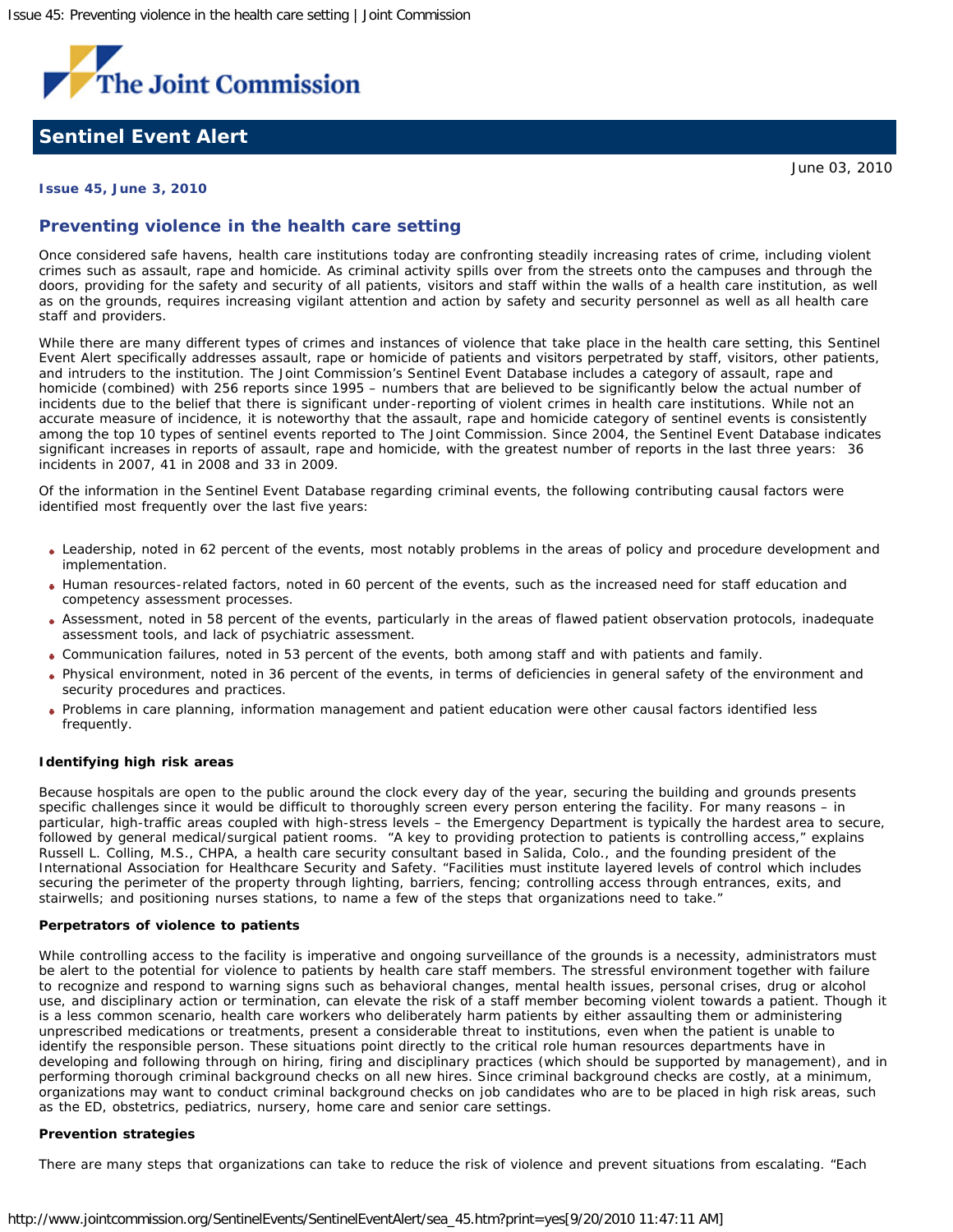## Issue 45: Preventing violence in the health care setting | Joint Commission

hospital or institution must determine for itself how to protect the environment, and that is accomplished by doing a risk assessment and identifying all the things that can go wrong and how to address them with the least inconvenience and resources," Russell Colling says. "The most important factor in protecting patients from harm is the caregiver – security is a people action and requires staff taking responsibility, asking questions, and reporting any and all threats or suspicious events." Colling recommends that organizations adopt a zero tolerance policy and establish strong policies mandating staff to report any real or perceived threats. "The roots of violence need to be investigated and evaluated beginning at the unit level. Nurses and other health care staff should question the presence of all visitors in patient rooms and not assume that someone is a family member or friend," says Colling.

ECRI Institute, an independent nonprofit organization that researches best practices to improve patient care, publishes a journal for health care risk managers called *Healthcare Risk Control (HRC)* ([1\)](#page-2-0). The September 2005 issue has a focus on "Violence in Healthcare Facilities" that discusses strategies for: preventing violent incidents; managing situations to prevent escalation; and enhancing the physical security of institutions through traditional measures (e.g., fences, locks, key inventory, strengthened windows and doors) and electronic measures (e.g., metal detectors, handheld security wands, video surveillance, alarms, access controls systems that require codes or cards). The publication also outlines:

- Techniques for identifying potentially violent individuals
- Violence de-escalation tools that health care workers can employ
- Violence management training
- Conducting a violence audit
- Conducting a violence assessment walk-through
- Responding in the wake of a violent event

In addition, the Occupational Safety and Health Administration offers advisory guidelines for preventing patient-to-staff workplace violence in the health care setting. [\(2](#page-2-1)) In January 2007, the International Association for Healthcare Security and Safety issued its first set of *Healthcare Security: Basic Industry Guidelines*, a resource for health care institutions in developing and managing a security management plan, addressing security training, conducting investigations, identifying areas of high risk, and more. [\(3](#page-2-2))

## **Existing Joint Commission requirements**

The Joint Commission's Environment of Care standards require health care facilities to address and maintain a written plan describing how an institution provides for the security of patients, staff and visitors. Institutions are also required to conduct risk assessments to determine the potential for violence, provide strategies for preventing instances of violence, and establish a response plan that is enacted when an incident occurs. The Rights and Responsibilities of the Individual standard RI.01.06.03 provides for the patient's right to be free from neglect; exploitation; and verbal, mental, physical, and sexual abuse.

## **Joint Commission suggested actions**

The following are suggested actions that health care organizations can take to prevent assault, rape and homicide in the health care setting. Some of these recommendations are detailed in the *HRC* issue on "Violence in Healthcare Facilities."

- 1. Work with the security department to audit your facility's risk of violence. Evaluate environmental and administrative controls throughout the campus, review records and statistics of crime rates in the area surrounding the health care facility, and survey employees on their perceptions of risk.
- 2. Identify strengths and weaknesses and make improvements to the facility's violence-prevention program. (The *HRC* issue on "Violence in Healthcare Facilities" includes a self-assessment questionnaire that can help with this.)
- 3. Take extra security precautions in the Emergency Department, especially if the facility is in an area with a high crime rate or gang activity. These precautions can include posting uniformed security officers, and limiting or screening visitors (for example, wanding for weapons or conducting bag checks).
- 4. Work with the HR department to make sure it thoroughly prescreens job applicants, and establishes and follows procedures for conducting background checks of prospective employees and staff. For clinical staff, the HR department also verifies the clinician's record with appropriate boards of registration. If an organization has access to the [National](http://www.npdb-hipdb.hrsa.gov/index.html) [Practitioner Data Bank or the Healthcare Integrity and Protection Data Bank](http://www.npdb-hipdb.hrsa.gov/index.html), check the clinician's information, which includes professional competence and conduct.
- 5. Confirm that the HR department ensures that procedures for disciplining and firing employees minimize the chance of provoking a violent reaction.
- 6. Require appropriate staff members to undergo training in responding to patients' family members who are agitated and potentially violent. Include education on procedures for notifying supervisors and security staff. ([4\)](#page-2-3)
- 7. Ensure that procedures for responding to incidents of workplace violence (e.g., notifying department managers or security, activating codes) are in place and that employees receive instruction on these procedures.
- 8. Encourage employees and other staff to report incidents of violent activity and any perceived threats of violence.
- 9. Educate supervisors that all reports of suspicious behavior or threats by another employee must be treated seriously and thoroughly investigated. Train supervisors to recognize when an employee or patient may be experiencing behaviors related to domestic violence issues.
- 10. Ensure that counseling programs for employees who become victims of workplace crime or violence are in place.

Should an act of violence occur at your facility – whether assault, rape, homicide or a lesser offense – follow-up with appropriate response that includes: